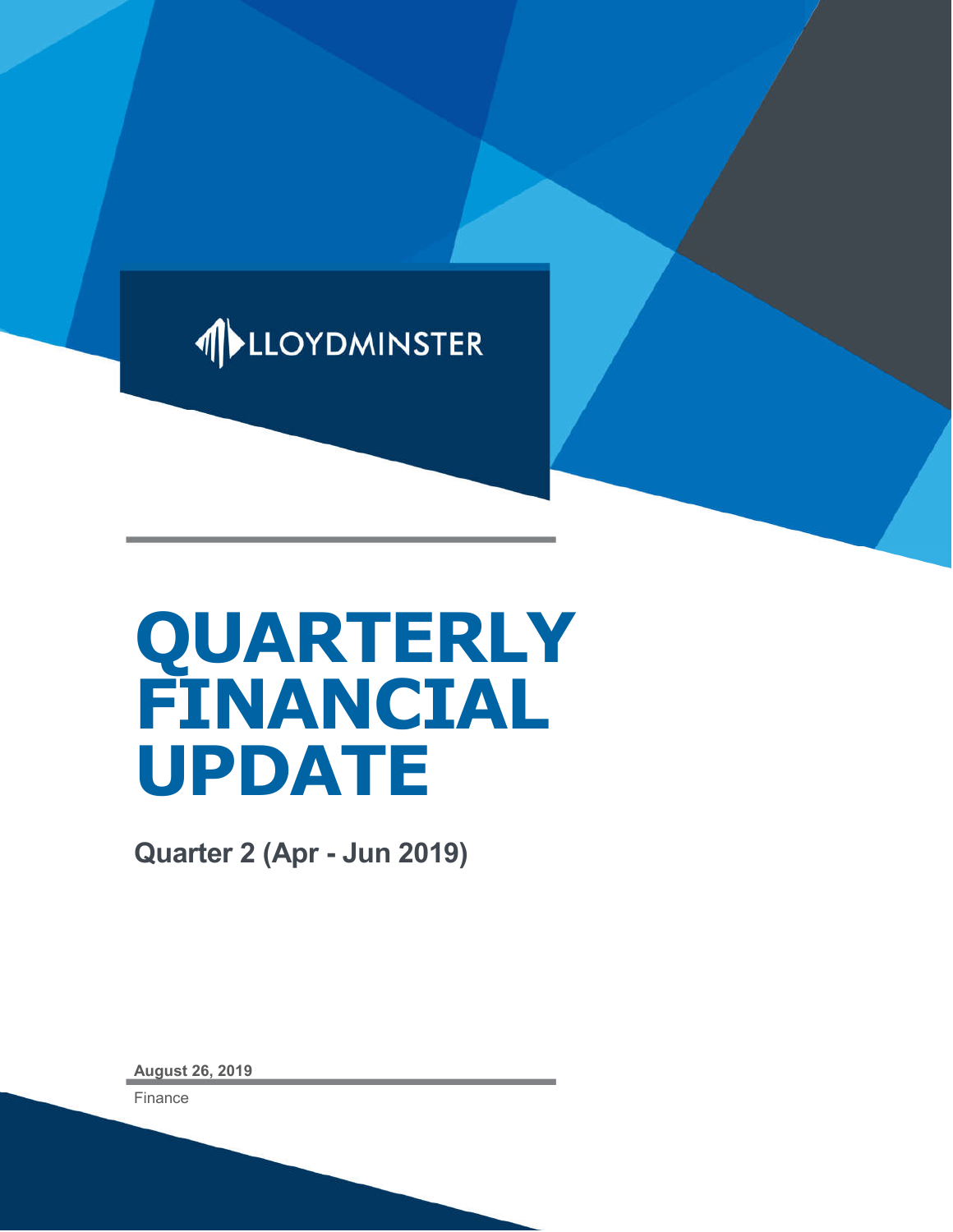

## **OPERATING BUDGET VS. ACTUAL**

For the six-month period ending June 30, 2019

|                                                | <b>Actuals</b> |            | <b>Budget</b> |               | Variance \$ |                    | Variance %     |  |
|------------------------------------------------|----------------|------------|---------------|---------------|-------------|--------------------|----------------|--|
|                                                | (6 months)     |            |               | (12 months)   |             | (Budget Remaining) | (Budget Spent) |  |
| <b>Revenues</b>                                |                |            |               |               |             |                    |                |  |
| Net Municipal Taxes                            | \$             | 33,148,758 | \$            | 36,139,139    | - \$        | 2,990,381          | 92%            |  |
| User Fees & Sale of Goods                      |                | 15,748,815 |               | 33,315,111    |             | 17,566,296         | 47%            |  |
| <b>Government Transfers</b>                    |                | 1,128,671  |               | 3,800,898     |             | 2,672,227          | 30%            |  |
| Penalties and Cost of Taxes                    |                | 514,218    |               | 1,586,300     |             | 1,072,082          | 32%            |  |
| Licenses and Permits                           |                | 725,856    |               | 1,033,814     |             | 307,958            | 70%            |  |
| <b>Franchise Fees and Concession Contracts</b> |                | 2,668,409  |               | 6,067,903     |             | 3,399,494          | 44%            |  |
| Investment Income                              |                | 880,872    |               | 1,110,500     |             | 229,628            | 79%            |  |
| Other Income                                   |                | 153,428    |               | 240           |             | (153, 188)         | 63928%         |  |
| <b>Transfers from Reserves</b>                 |                |            |               | 5,151,611     |             | 5,151,611          | 0%             |  |
| <b>Total Revenues</b>                          | \$             | 54,969,027 | \$            | 88,205,516    | \$          | 33,236,488         |                |  |
| <b>Expenditures</b>                            |                |            |               |               |             |                    |                |  |
| Salaries, Wages & Benefits                     | \$             | 13,066,982 | - \$          | 31,081,635    | \$          | 18,014,653         | 42%            |  |
| <b>Contracted Services</b>                     |                | 8,653,120  |               | 19,795,693    |             | 11,142,573         | 44%            |  |
| Goods and Materials                            |                | 1,474,600  |               | 3,449,798     |             | 1,975,198          | 43%            |  |
| Cost of Sales                                  |                | 42,381     |               | 1,294,259     |             | 1,251,878          | 3%             |  |
| Transfers to Local Boards or Agencies          |                | 1,275,694  |               | 1,852,965     |             | 577,271            | 69%            |  |
| Interest on Long-Term Debt                     |                | 488,702    |               | 978,884       |             | 490,182            | 50%            |  |
| <b>Principal Debt Payments</b>                 |                | 1,101,690  |               | 2,218,362     |             | 1,116,672          | 50%            |  |
| <b>Bank Charges</b>                            |                | 43,665     |               | 91,190        |             | 47,525             | 48%            |  |
| <b>Utilities</b>                               |                | 2,461,758  |               | 6,148,590     |             | 3,686,832          | 40%            |  |
| <b>Transfers to Reserves</b>                   |                | 11,255,137 |               | 21,234,139    |             | 9,979,002          | 53%            |  |
| Other                                          |                | 84,565     |               | 60,000        |             | (24, 565)          | 141%           |  |
| <b>Total Expenditures</b>                      | \$             | 39,948,294 | \$            | 88,205,516 \$ |             | 48,257,222         |                |  |
| Surplus/(Deficit)                              | \$             | 15,020,733 | \$            |               | $(0)$ \$    | (15,020,733)       |                |  |

 $\sim$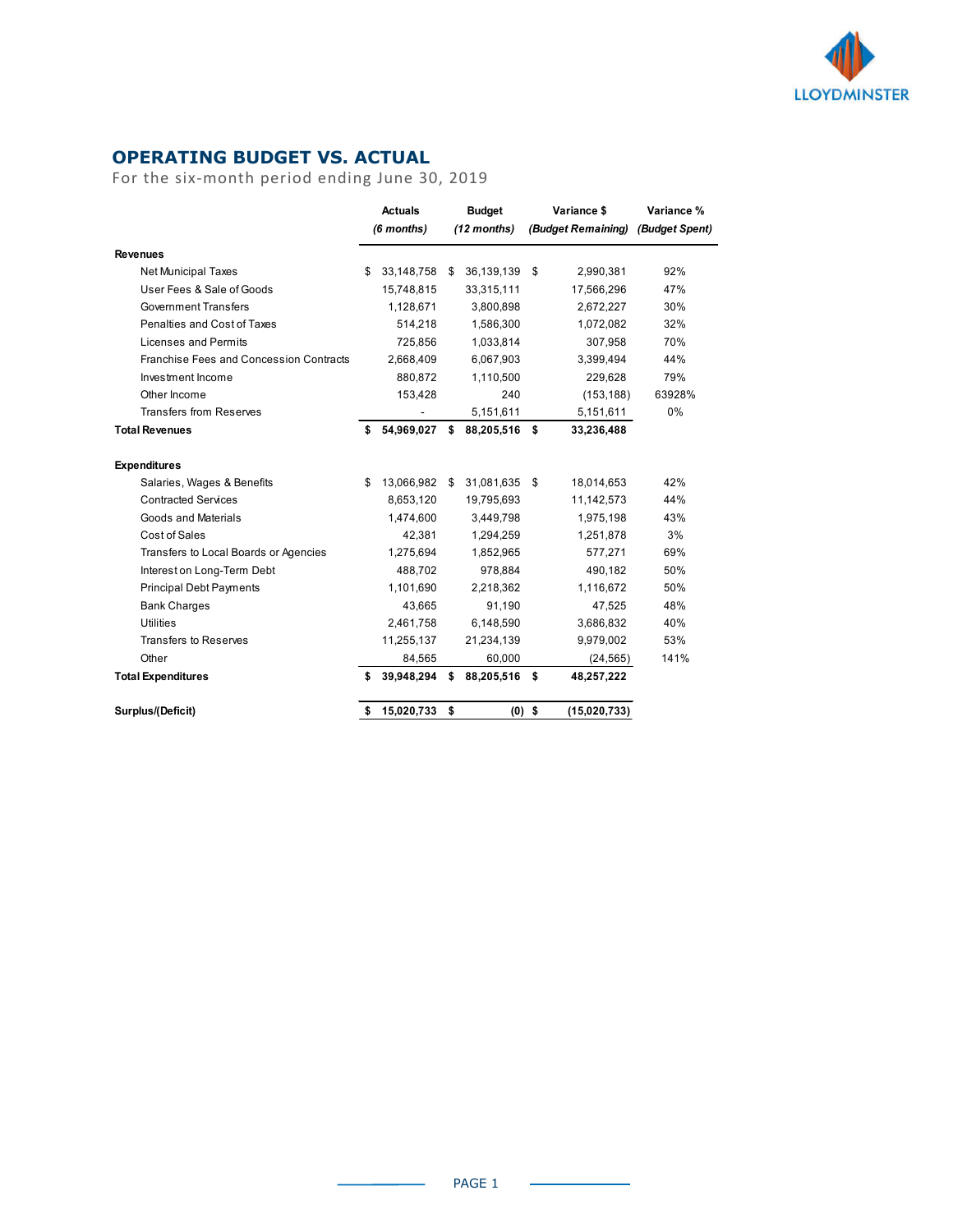

#### **OPERATING BUDGET VS. ACTUAL BY DEPARTMENT**

For the six-month period ending June 30, 2019

|                                  | <b>Actuals</b><br>$(6$ months) |            | <b>Budget</b><br>$(12$ months) |            | Variance \$<br>(Budget Remaining) |              | Variance %<br>(Budget Spent) |  |
|----------------------------------|--------------------------------|------------|--------------------------------|------------|-----------------------------------|--------------|------------------------------|--|
| <b>Revenues</b>                  |                                |            |                                |            |                                   |              |                              |  |
| General Government               | \$                             | 38,299,363 | \$                             | 51,971,213 | \$.                               | 13,671,850   | 74%                          |  |
| <b>Protective Services</b>       |                                | 606,040    |                                | 2,227,718  |                                   | 1,621,678    | 27%                          |  |
| <b>Transportation Services</b>   |                                | 419,200    |                                | 835,145    |                                   | 415,945      | 50%                          |  |
| <b>Environmental Services</b>    |                                | 11,940,792 |                                | 24,559,073 |                                   | 12,618,280   | 49%                          |  |
| Public Health and Welfare        |                                | 418,502    |                                | 698,578    |                                   | 280,076      | 60%                          |  |
| <b>Planning and Development</b>  |                                | 521,461    |                                | 2.709.364  |                                   | 2,187,903    | 19%                          |  |
| <b>Recreation and Culture</b>    |                                | 2,763,669  |                                | 5,204,425  |                                   | 2,440,756    | 53%                          |  |
| <b>Total Revenues</b>            | \$                             | 54,969,027 | \$                             | 88,205,516 | Ŝ.                                | 33,236,488   |                              |  |
| <b>Expenditures</b>              |                                |            |                                |            |                                   |              |                              |  |
| <b>General Government</b>        | \$                             | 17,669,382 | \$                             | 26,438,092 | \$                                | 8,768,711    | 67%                          |  |
| <b>Protective Services</b>       |                                | 6,027,160  |                                | 14,301,208 |                                   | 8,274,048    | 42%                          |  |
| <b>Transportation Services</b>   |                                | 4,013,354  |                                | 12,033,404 |                                   | 8,020,050    | 33%                          |  |
| <b>Environmental Services</b>    |                                | 3,811,375  |                                | 14.474.614 |                                   | 10,663,240   | 26%                          |  |
| <b>Public Health and Welfare</b> |                                | 885,305    |                                | 1,275,894  |                                   | 390,589      | 69%                          |  |
| <b>Planning and Development</b>  |                                | 1,253,443  |                                | 5,276,139  |                                   | 4,022,696    | 24%                          |  |
| <b>Recreation and Culture</b>    |                                | 6,288,276  |                                | 14,406,164 |                                   | 8,117,888    | 44%                          |  |
| <b>Total Expenditures</b>        | \$                             | 39,948,294 | \$                             | 88,205,516 | -\$                               | 48,257,222   |                              |  |
| Surplus/(Deficit)                | \$                             | 15,020,733 | \$                             |            | $(0)$ \$                          | (15,020,733) |                              |  |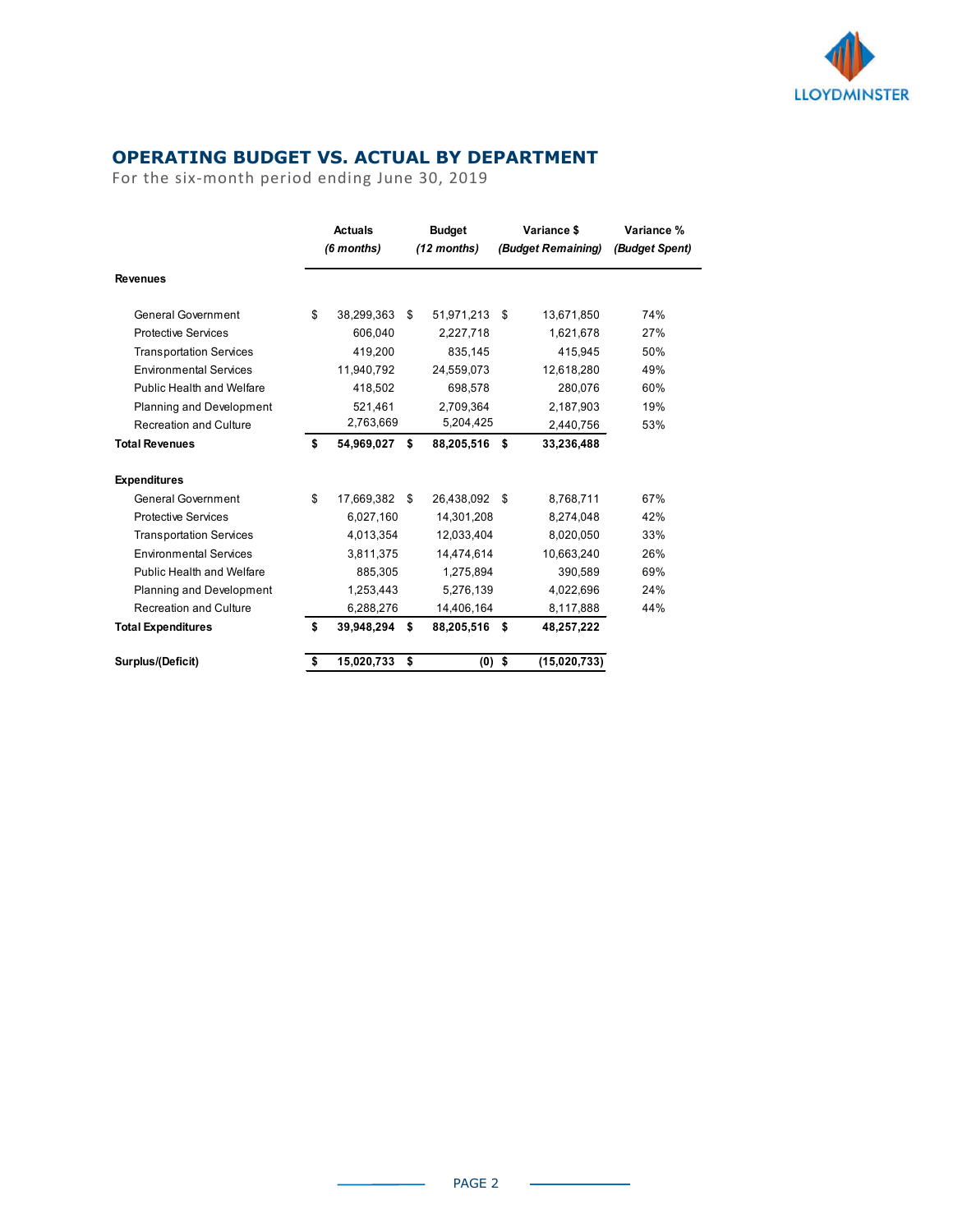

### **STATEMENT OF FINANCIAL POSITION**

As at June 30, 2019

|                                                 | June 30, 2019        | Mar 31, 2019      |
|-------------------------------------------------|----------------------|-------------------|
| <b>Financial Assets</b>                         |                      |                   |
| Cash                                            | \$<br>39,596,236     | \$<br>25,386,825  |
| Short-Term Investments                          | 38,488,657           | 29,017,952        |
| Land and Inventories for Resale                 | 17,477,900           | 17,522,953        |
| Taxes Receivable and Grants in Lieu             | 9,875,740            | 2,109,518         |
| Trade and Other Receivables                     | 4,745,997            | 5,684,203         |
| Long-Term Investments                           | 15,034,766           | 7,036,755         |
| <b>Total Financial Assets</b>                   | \$<br>125,219,295 \$ | 86,758,205        |
| <b>Financial Liabilities</b>                    |                      |                   |
| Accounts Payable and Accrued Liabilities        | \$<br>19,804,162 \$  | 4,576,905         |
| Deferred Revenue                                | 5,971,202            | 5,791,754         |
| <b>Deposit Liabilities</b>                      | 979,505              | 971,139           |
| <b>Employee Benefit Obligations</b>             | 103,666              | 928,574           |
| <b>Other Current Liabilities</b>                | 14,435               | 21,119            |
| Long-Term Debt                                  | 33,970,478           | 34,460,121        |
| <b>Contaminated Sites</b>                       | 305,824              | 305,824           |
| Provision for Landfill Closure                  | 1,219,223            | 1,219,223         |
| <b>Total Financial Liabilities</b>              | \$<br>62,368,495 \$  | 48,274,659        |
| <b>Net Financial Assets</b>                     | \$<br>62,850,800     | \$<br>38,483,546  |
| <b>Non-Financial Assets</b>                     |                      |                   |
| Inventory for Consumption                       | \$<br>565,013 \$     | 570,703           |
| <b>Prepaid Expenses</b>                         | 414,578              | 307,175           |
| <b>Tangible Capital Assets</b>                  | 745,163,675          | 745,163,675       |
| <b>Accumulated Depreciation</b>                 | (275,010,138)        | (274, 999, 498)   |
| Work in Progress                                | 9,025,806            | 4,017,392         |
| <b>Total Non-Financial Assets</b>               | \$<br>480,158,934    | \$<br>475,059,447 |
| <b>Accumulated Surplus</b>                      | \$<br>543,009,735    | \$<br>513,542,993 |
| <b>Accumulated Surplus &amp; Reserves</b>       |                      |                   |
| <b>Accumulated Surplus</b>                      | \$<br>491,653,184 \$ | 473,441,579       |
| <b>Restricted Reserves</b>                      | 10,251,485           | 10,251,485        |
| <b>Unrestricted Reserves</b>                    | 41,105,066           | 29,849,929        |
| <b>Total Accumulated Surplus &amp; Reserves</b> | \$<br>543,009,735    | \$<br>513,542,993 |

 $\sim$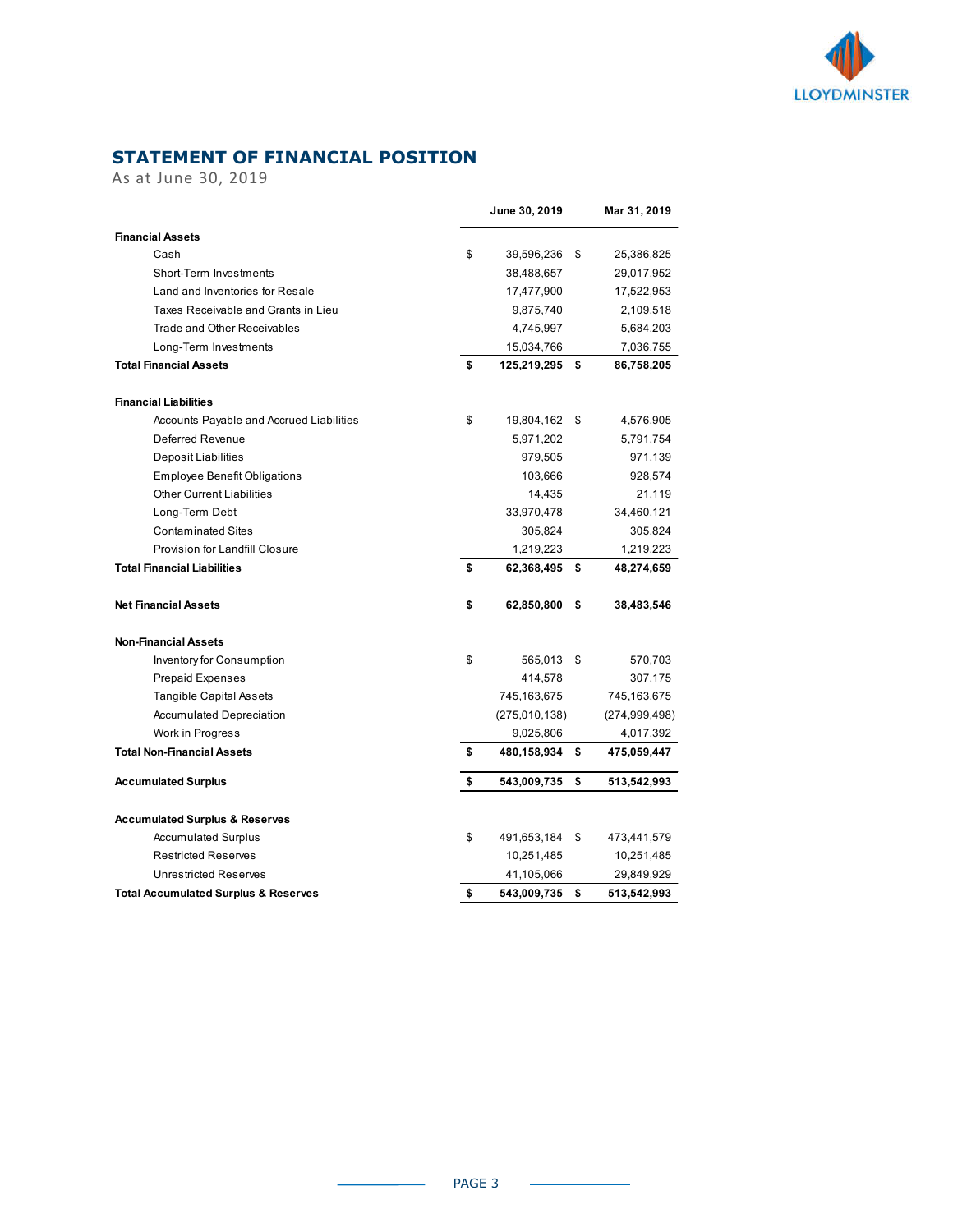

#### **CAPITAL BUDGET VS. ACTUAL BY DEPARTMENT**

For the six-month period ending June 30, 2019

|                       | <b>Project</b><br>Count | <b>Actuals</b><br>(3 months) |      | <b>Budget</b><br>$(12$ months) |      | Variance \$<br>(Budget Remaining) | Variance %<br>(Budget Spent) |  |
|-----------------------|-------------------------|------------------------------|------|--------------------------------|------|-----------------------------------|------------------------------|--|
| <b>Projects</b>       |                         |                              |      |                                |      |                                   |                              |  |
| Complete              | 11                      | \$<br>212.183                | - \$ | 200.968                        | - \$ | (11, 215)                         | 106%                         |  |
| In Progress           | 77                      | 7.506.302                    |      | 40,602,786                     |      | 33,096,484                        | 18%                          |  |
| Not Started           | 114                     |                              |      | 8.469.639                      |      | 8,469,639                         | 0%                           |  |
| <b>Total Projects</b> | 202                     | \$<br>7,718,485              |      | 49,273,393                     |      | 41,554,908                        |                              |  |

For a detailed list of the capital budget vs. actual, please refer to appendix 1.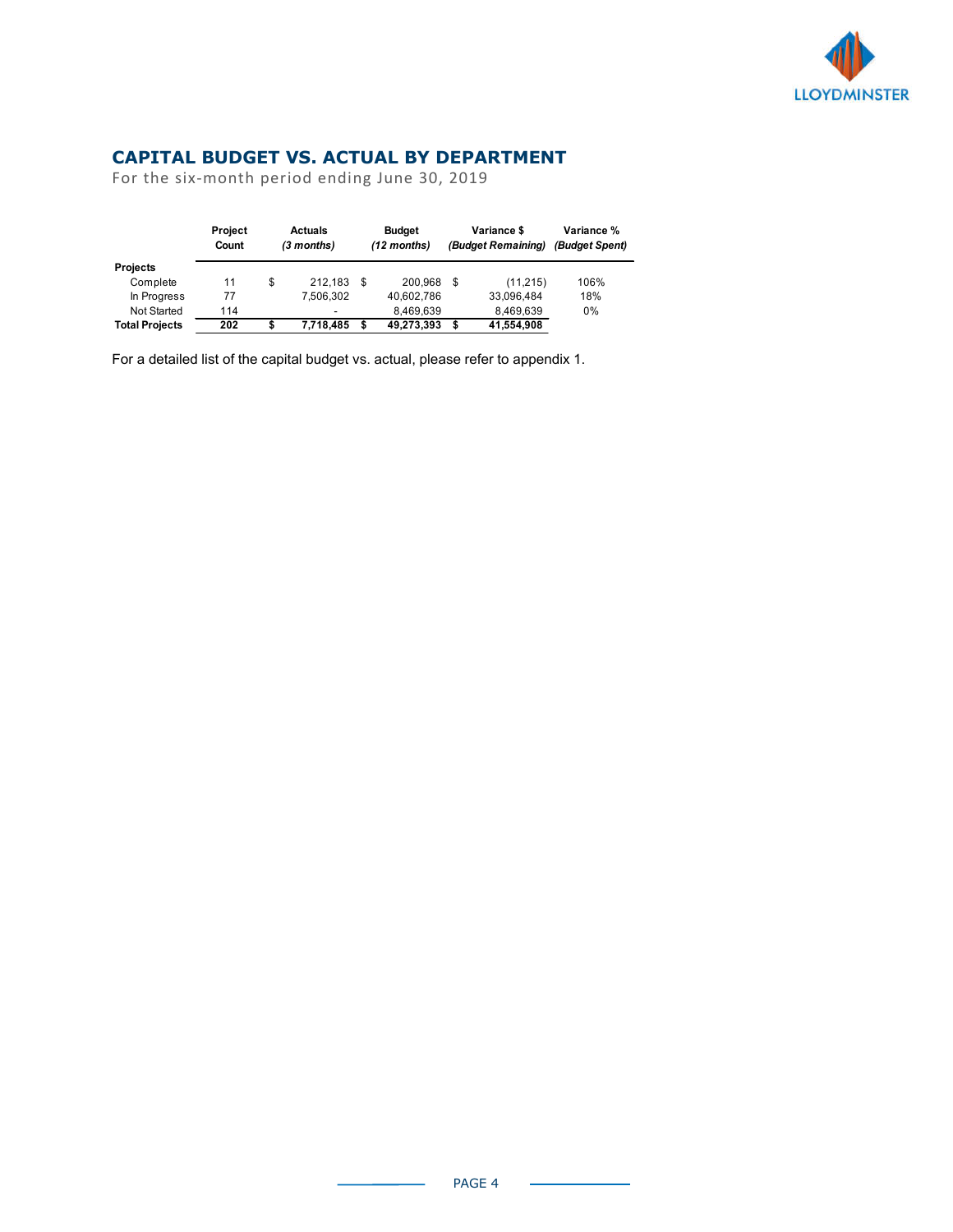#### **APPENDIX 1 - CAPITAL BUDGET VS. ACTUAL DETAILED LIST**

For the six-month period ending June 30, 2019

|                                                                                                                              | <b>Actuals</b><br>(6 months)   | <b>Budget</b><br>(12 months) | Variance \$<br>(Budget Remaining) | Variance %<br>(Budget Spent) | Project<br><b>Status</b>   |
|------------------------------------------------------------------------------------------------------------------------------|--------------------------------|------------------------------|-----------------------------------|------------------------------|----------------------------|
| <b>Capital Projects &amp; One-Time Expenditures</b>                                                                          |                                |                              |                                   |                              |                            |
| 1713601 - Engineering - 2017 Street Improvement Program Carry-Over                                                           |                                | 20,000                       | 20,000                            | 0.00%                        | Not Started                |
| 1813204 - IT - Carry Over - AMI Water Meter Reads<br>1813205 - IT - Network Hardware                                         | 1,840                          | 10,000                       | 10,000<br>3,160                   | 0.00%                        | Not Started                |
| 1813207 - IT - Server and Storage Hardware                                                                                   | 11,468                         | 5,000<br>20,000              | 8,532                             | 36.80%<br>57.34%             | In Progress<br>In Progress |
| 1813210 - IT - Desktop Hardware                                                                                              | 54,090                         | 68,400                       | 14,310                            | 79.08%                       | In Progress                |
| 1813212 - IT - Application Software (Recreation Software)                                                                    |                                | 55,000                       | 55,000                            | 0.00%                        | Not Started                |
| 1813213 - IT - Secondary 911 Location                                                                                        | 13,707                         | 55,000                       | 41,293                            | 24.92%                       | In Progress                |
| 1813214 - IT - Carry Over - Diamond Financial System                                                                         | 5,891                          | 52,000                       | 46,109                            | 11.33%                       | In Progress                |
| 1813217 - IT - Application Software (Pearl Timesheet Enhancement)                                                            |                                | 10,000                       | 10,000                            | 0.00%                        | Not Started                |
| 1813401 - Finance - Office Furniture                                                                                         | 3,312                          | $\overline{\phantom{a}}$     | (3, 312)                          | N/A                          | In Progress                |
| 1813602 - Engineering - Wastewater Treatment Plant                                                                           | 136,763                        | 9,000,000                    | 8,863,237                         | 1.52%                        | In Progress                |
| 1813603 - Engineering - Drainage Channel Improvements (52 St & 62 Ave)                                                       | 2,667,770                      | 3,978,316                    | 1,310,546                         | 67.06%                       | In Progress                |
| 1813604 - Engineering - Neale Edmunds Control Structure Improvements                                                         |                                | 64,130                       | 64,130                            | 0.00%                        | Not Started                |
| 1813605 - Engineering - 2018 Street Improvement Program                                                                      | 3,198                          | 368,800                      | 365,602                           | 0.87%                        | In Progress                |
| 1813606 - Engineering - 2018 Water & Sewer Replacement Program                                                               | 147,218                        | 428,590                      | 281,372                           | 34.35%                       | In Progress                |
| 1813607 - Engineering - Carry Over - Landfill Cell 1.3                                                                       | 19,987                         | 380,000                      | 360,013                           | 5.26%                        | In Progress                |
| 1813608 - Engineering - 2018 Traffic Signal Hardware Replacement                                                             | 46,599                         | 203,000                      | 156,401                           | 22.96%                       | In Progress                |
| 1813610 - Engineering - GIS Aerial Photo Update                                                                              | 26,000                         | 100,000                      | 74,000<br>323,740                 | 26.00%<br>71.81%             | In Progress                |
| 1813612 - Engineering - East Storm Channel Rehabilitation<br>1813613 - Engineering - Street Rehabilitation (12-44 St/40 Ave) | 824,506<br>59,535              | 1,148,246<br>2,591,980       | 2,532,445                         | 2.30%                        | In Progress<br>In Progress |
| 1813615 - Engineering - River Intake Dam Construction                                                                        | 58,414                         | 230,000                      | 171,587                           | 25.40%                       | In Progress                |
| 1813616 - Engineering - Sanitary Main Replacement (36-40 St/48 Ave)                                                          | 150,929                        | 1,314,000                    | 1,163,071                         | 11.49%                       | In Progress                |
| 1813618 - Engineering - Drainage Channel Improvements (East, Lake K)                                                         | 45,867                         | 585,000                      | 539,133                           | 7.84%                        | In Progress                |
| 1813619 - Engineering - Traffic Signal Installation (25 St & 59 Ave)                                                         | $\blacksquare$                 | 20,000                       | 20,000                            | 0.00%                        | Not Started                |
| 1813620 - Engineering - Leachate Management System                                                                           | 387,412                        | 2,170,000                    | 1,782,588                         | 17.85%                       | In Progress                |
| 1813621 - Engineering - Grading & Ditch Work (67 St)                                                                         | 891                            | 4,851                        | 3,960                             | 18.37%                       | In Progress                |
| 1813622 - Engineering - Parkview Storm Water Management Pond                                                                 | $\overline{\phantom{a}}$       | 116,760                      | 116,760                           | 0.00%                        | Not Started                |
| 1823001 - Fire Services - Equipment Replacement                                                                              |                                | 40,000                       | 40,000                            | 0.00%                        | Not Started                |
| 1823002 - Fire Services - #14 Pumper Replacement                                                                             |                                | 424,833                      | 424,833                           | 0.00%                        | Not Started                |
| 1823003 - Fire Services - Fire Station #1 Renovation                                                                         | 14,278                         | 20,000                       | 5,722                             | 71.39%                       | In Progress                |
| 1832004 - Roadway Services - LED Traffic Light Upgrade                                                                       |                                | 50,000                       | 50,000                            | 0.00%                        | Not Started                |
| 1834001 - Airport - Generator                                                                                                | 9,584                          | 300,000                      | 290,416                           | 3.19%                        | In Progress                |
| 1834004 - Airport - Taxiway Rehabilitation                                                                                   |                                | 250,000                      | 250,000                           | 0.00%                        | Not Started                |
| 1834005 - Airport - Runway Rehabilitation                                                                                    | 433,510                        | 5,790,274                    | 5,356,764                         | 7.49%                        | In Progress                |
| 1841001 - Water Services - Water Meter Replacement Program                                                                   | 183,263                        | 266,523                      | 83,260                            | 68.76%                       | In Progress                |
| 1841103 - Water Treatment Plant - Turbidity Meters                                                                           | 682                            | 5,000                        | 4,318                             | 13.64%                       | In Progress                |
| 1841107 - Water Treatment Plant - Chemical Feeder System (Carbon)                                                            | ÷,                             | 205,000                      | 205,000                           | 0.00%                        | Not Started                |
| 1841108 - Water Treatment Plant - Chemical Feeder System (Lime)                                                              | $\overline{a}$                 | 195,000                      | 195,000                           | 0.00%                        | Not Started                |
| 1842002 - Wastewater Collection - Neale Edmunds Refurbishment<br>1842102 - Wastewater Treatment Plant - Lagoon Desludging    | 173,345                        | 120,000<br>1,880,400         | 120,000<br>1,707,055              | 0.00%<br>9.22%               | Not Started<br>In Progress |
| 1842103 - Wastewater Treatment Plant - Cell 2 Diffuser and Airline Upgrade                                                   | 56,000                         | 241,800                      | 185,800                           | 23.16%                       | In Progress                |
| 1842106 - Wastewater Treatment Plant - SCADA Historian Set-Up                                                                | $\overline{a}$                 | 27,000                       | 27,000                            | 0.00%                        | <b>Not Started</b>         |
| 1842107 - Wastewater Treatment Plant - Baffle Curtain Replacement                                                            |                                | 92,000                       | 92,000                            | 0.00%                        | Not Started                |
| 1843003 - Landfill - Operations Review                                                                                       |                                | 17,000                       | 17,000                            | 0.00%                        | Not Started                |
| 1843004 - Landfill - Residential Limit Program                                                                               |                                | 10,000                       | 10,000                            | 0.00%                        | Not Started                |
| 1854001 - Cemetery - Cemetery Study                                                                                          |                                | 50,000                       | 50,000                            | 0.00%                        | Not Started                |
| 1854003 - Cemetery - Concrete Cemetery Ribbons                                                                               | ÷,                             | 20,000                       | 20,000                            | 0.00%                        | Not Started                |
| 1861202 - Land Division - Landscaping (Fencing)                                                                              | 3,187                          | $\overline{\phantom{a}}$     | (3, 187)                          | N/A                          | In Progress                |
| 1861203 - Land Division - Landscaping                                                                                        | 61,654                         | 79,836                       | 18,182                            | 77.23%                       | In Progress                |
| 1861204 - Land Division - North East Area Structure Plan                                                                     | 75,480                         | 230,000                      | 154,520                           | 32.82%                       | In Progress                |
| 1861307 - BM - Furniture Replacement                                                                                         | ÷,                             | 3,737                        | 3,737                             | 0.00%                        | Not Started                |
| 1861314 - BM - Vehicle                                                                                                       |                                | 40,000                       | 40,000                            | 0.00%                        | Not Started                |
| 1861317 - BM - RCMP - Concrete Island and Bollards<br>1871003 - BMASP - Amphitheatre Rehabilitation                          | 625<br>11,000                  | 4,902<br>20,000              | 4,277<br>9,000                    | 12.75%<br>55.00%             | In Progress<br>In Progress |
| 1871203 - Parks - Beautification Projects                                                                                    | 9,669                          | 30,000                       | 20,331                            | 32.23%                       | In Progress                |
| 1871204 - Parks - Fencing Replacement                                                                                        | 11,755                         | 20,000                       | 8,245                             | 58.77%                       | In Progress                |
| 1871210 - Parks - Playground Replacement Program                                                                             |                                | 60,000                       | 60,000                            | 0.00%                        | Not Started                |
| 1873001 - BAC - Storage Shed                                                                                                 | 3,650                          | 5,000                        | 1,350                             | 73.00%                       | In Progress                |
| 1873003 - BAC - Spray Park Mechanical Storage Building Upgrade                                                               |                                | 23,000                       | 23,000                            | 0.00%                        | Not Started                |
| 1873004 - BAC - Waterslide Upgrade                                                                                           | ÷,                             | 90,000                       | 90,000                            | 0.00%                        | Not Started                |
| 1873009 - BAC - Sound System                                                                                                 |                                | 20,000                       | 20,000                            | 0.00%                        | Not Started                |
| 1873101 - LGCC - Irrigation System Upgrade                                                                                   | 247,953                        | 626,000                      | 378,047                           | 39.61%                       | In Progress                |
| 1873103 - LGCC - Exterior Renovations                                                                                        | ٠                              | 150,181                      | 150,181                           | 0.00%                        | Not Started                |
| 1873118 - LGCC - Interior Renovations                                                                                        |                                | 7,000                        | 7,000                             | 0.00%                        | Not Started                |
| 1873123 - LGCC - Carry Over - Exterior Building Upgrade                                                                      | 193,445                        | 434,047                      | 240,602                           | 44.57%                       | In Progress                |
| 1873207 - ODP - Pool Deck Drainage Project                                                                                   | 85,650                         | 100,000                      | 14,350                            | 85.65%                       | In Progress                |
| 1873208 - ODP - Exterior Renovations                                                                                         | $\overline{\phantom{a}}$       | 10,000                       | 10,000                            | 0.00%                        | Not Started                |
| 1873210 - ODP - Replacement Sand for Filters                                                                                 | ÷,                             | 3,125                        | 3,125                             | 0.00%                        | Not Started                |
| 1873308 - SSC - Fitness Equipment                                                                                            | 23,397                         | 30,649                       | 7,252                             | 76.34%                       | In Progress                |
| 1873309 - SSC - Interior Renovations - Fitness Desk Replacement                                                              | 10,801                         | 4,200                        | (6,601)                           | 257.16%                      | Complete                   |
| 1873315 - SSC - Security (Card Access)                                                                                       |                                | 7,000                        | 7,000                             | 0.00%                        | Not Started                |
| 1873316 - SSS - Facility Lighting Replacement Phase 2 (LED Project 1 of 2)                                                   | ÷,                             | 150,000                      | 150,000                           | 0.00%                        | Not Started                |
| 1873319 - SSC - Interior Renovations - Fitness Gym Turnstile                                                                 | $\overline{\phantom{a}}$<br>÷, | 15,000                       | 15,000                            | 0.00%                        | Not Started                |
| 1873403 - AM - Interior Renovations<br>1873506 - CCC - Electrical Panel Upgrade                                              | 30,353                         | 4,737<br>60,000              | 4,737<br>29,647                   | 0.00%<br>50.59%              | Not Started<br>In Progress |
| 1873601 - Plant Operators - RR - Chiller Replacement                                                                         | 28,325                         | 160,000                      | 131,675                           | 17.70%                       | In Progress                |
| 1873602 - RR - Cooling Floor Header Replacement                                                                              | 77,433                         | 82,572                       | 5,139                             | 93.78%                       | In Progress                |
| 1874001 - Programming - Event Tents                                                                                          | 5,468                          | 5,768                        | 300                               | 94.80%                       | Complete                   |
| 1912001 - Study/Plan - Document Management Review                                                                            |                                | 30,000                       | 30,000                            | 0.00%                        | Not Started                |
| 1913211 - IT - Application Software (Golf Course Management Software)                                                        |                                | 15,000                       | 15,000                            | 0.00%                        | Not Started                |
| 1913212 - IT - Security Upgrades (LFILL - Cameras)                                                                           | ÷,                             | 15,000                       | 15,000                            | 0.00%                        | Not Started                |
| 1913213 - IT - Security Upgrades (River Intake - Cameras)                                                                    |                                | 15,000                       | 15,000                            | 0.00%                        | Not Started                |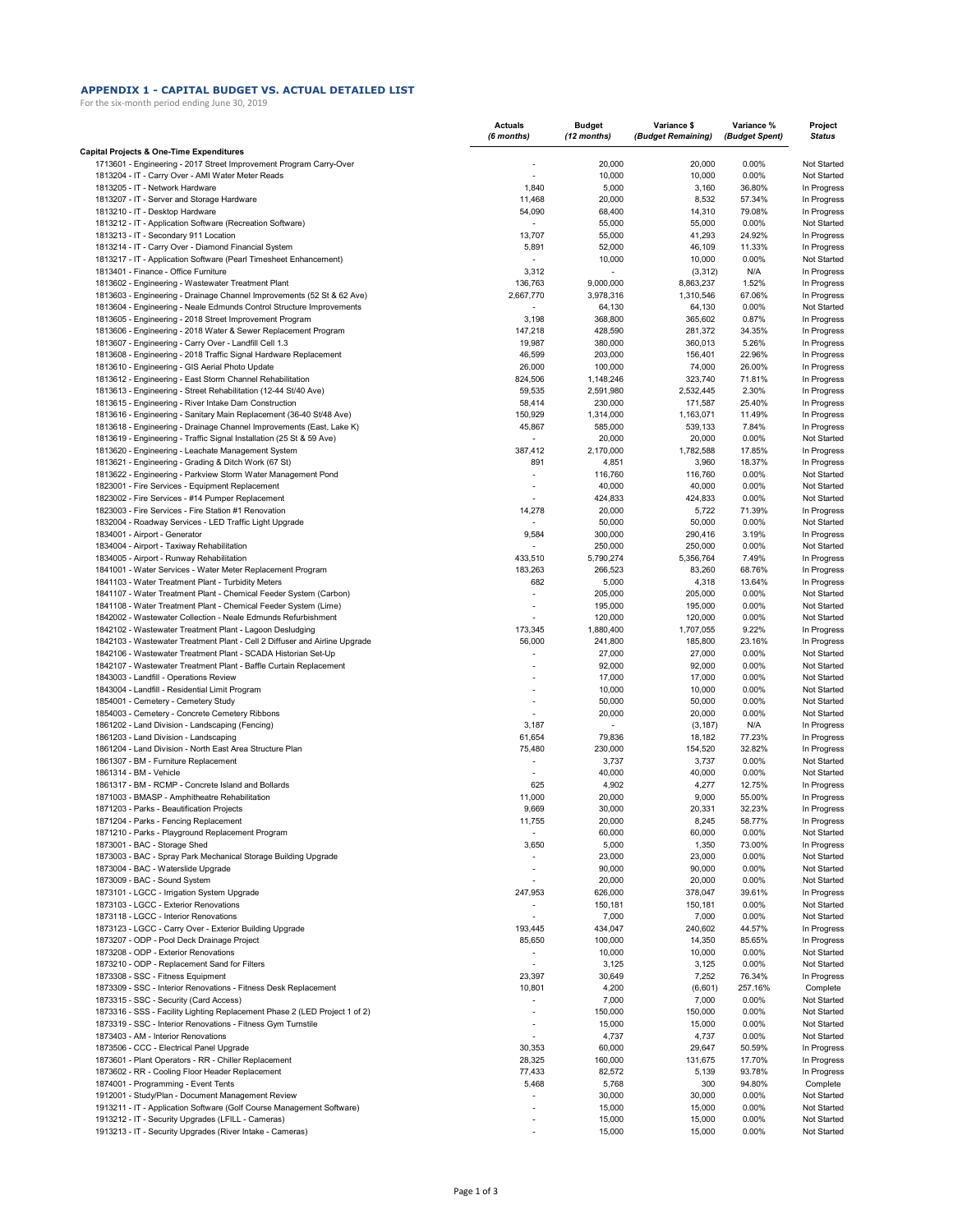|                                                                                                                                               | <b>Actuals</b><br>(6 months)       | <b>Budget</b><br>(12 months) | Variance \$<br>(Budget Remaining) | Variance %<br>(Budget Spent) | Project<br><b>Status</b>   |
|-----------------------------------------------------------------------------------------------------------------------------------------------|------------------------------------|------------------------------|-----------------------------------|------------------------------|----------------------------|
| <b>Capital Projects &amp; One-Time Expenditures</b>                                                                                           |                                    |                              |                                   |                              |                            |
| 1913215 - IT - Security Upgrades (SSC - Cameras)                                                                                              |                                    | 15,000                       | 15,000                            | 0.00%                        | Not Started                |
| 1913216 - IT - Security Upgrades (LGCC - Maintenance Shop)                                                                                    |                                    | 6,500                        | 6,500                             | 0.00%                        | Not Started                |
| 1913217 - IT - Multi-function printers<br>1913607 - Engineering - GIS Strategic Plan                                                          | 14,435                             | 16,000<br>75,000             | 1,565<br>75,000                   | 90.22%<br>0.00%              | In Progress<br>Not Started |
| 1913609 - Engineering - Traffic Signal Network Timing & Coordination                                                                          | ÷,                                 | 225,000                      | 225,000                           | 0.00%                        | Not Started                |
| 1913610 - Engineering - Drainage Improvement (75 Avenue / 29-44Street)                                                                        |                                    | 300,000                      | 300,000                           | 0.00%                        | Not Started                |
| 1913611 - Engineering - Neale Edmunds Storm System Improvements                                                                               |                                    | 250,000                      | 250,000                           | 0.00%                        | Not Started                |
| 1913612 - Engineering - Permanent Rain Gauge Installations                                                                                    |                                    | 10,000                       | 10,000                            | 0.00%                        | Not Started                |
| 1913613 - Engineering - NW Drainage Channel                                                                                                   | 17,515                             | 25,000                       | 7,485                             | 70.06%                       | In Progress                |
| 1913620 - Engineering - 2019 Street Improvement Program                                                                                       | 88,025                             | 3,000,000                    | 2,911,975                         | 2.93%                        | In Progress                |
| 1913621 - Engineering - 2019 Water & Sewer Replacement Program                                                                                | 31,577                             | 2,500,000                    | 2,468,423                         | 1.26%                        | In Progress                |
| 1913623 - Engineering - Traffic Signal Installation - Commercial Development (75 Avenue)                                                      | 15,216                             | 250,000                      | 234,784                           | 6.09%                        | In Progress                |
| 1913624 - Engineering - Dangerous Goods /Truck Route Establishment                                                                            |                                    | 150,000                      | 150,000                           | 0.00%                        | Not Started                |
| 1913632 - Engineering - 2019 Traffic Signal Hardware Replacement                                                                              | ÷,                                 | 250,000                      | 250,000                           | 0.00%                        | Not Started                |
| 1913640 - Asset Management - Sidewalk Condition Survey                                                                                        | $\overline{\phantom{a}}$           | 31,000                       | 31,000                            | 0.00%                        | Not Started                |
| 1913651 - Study/Plan - Road Condition Survey                                                                                                  |                                    | 31,000                       | 31,000                            | 0.00%                        | Not Started                |
| 1913701 - Assessment & Taxation - SUV (2)                                                                                                     | 55,769                             | 56,000                       | 231                               | 99.59%                       | Complete                   |
| 1921001 - RCMP - Drug Screening Devices                                                                                                       | $\blacksquare$                     | 25,000                       | 25,000                            | 0.00%                        | Not Started                |
| 1922001 - Bylaw - In Car Digital Evidence Cameras                                                                                             | 22,565                             | 25,100                       | 2,535                             | 89.90%                       | In Progress                |
| 1923001 - Study/Plan - Operational Review                                                                                                     | 22,148                             | 75,000                       | 52,852                            | 29.53%                       | In Progress                |
| 1923002 - Fire Master Plan                                                                                                                    | $\blacksquare$                     | 60,432                       | 60,432                            | 0.00%                        | Not Started                |
| 1924101 - 911 Services - AFRRCS Communication Consoles                                                                                        | $\blacksquare$                     | 135,000                      | 135,000                           | 0.00%                        | Not Started                |
| 1925003 - Public Safety - AFRRCS Portable Radios                                                                                              | 32,775                             | 32,000                       | (775)                             | 102.42%                      | Complete                   |
| 1931200 - Fleet - ATV Replacement                                                                                                             | 21,893                             | 26,500                       | 4,607                             | 82.62%                       | In Progress                |
| 1931201 - Fleet - F150 Truck (1) (Unit 22-70)                                                                                                 | $\sim$                             | 43,000                       | 43,000                            | 0.00%                        | Not Started                |
| 1931202 - Fleet - Lease Buy-out (2017 Dodge)<br>1931203 - Fleet - F250 Truck (1) (Unit 23-42)                                                 | 28,925<br>$\overline{\phantom{a}}$ | 28,500<br>45,000             | (425)<br>45,000                   | 101.49%<br>0.00%             | Complete                   |
| 1931204 - Fleet - Ice Resurfacer                                                                                                              | $\sim$                             | 135,000                      | 135,000                           | 0.00%                        | Not Started<br>Not Started |
| 1931205 - Fleet - Emission Testing Equipment                                                                                                  | 4,195                              | 4,000                        | (195)                             | 104.88%                      | Complete                   |
| 1931206 - Fleet - F850 Tandem Truck (2) (Units 27-12 and/or 27-13 and/or 27-14)                                                               | $\sim$                             | 620,000                      | 620,000                           | 0.00%                        | Not Started                |
| 1931210 - Fleet - F150 Truck (1) (Unit 22-73)                                                                                                 |                                    | 43,000                       | 43,000                            | 0.00%                        | Not Started                |
| 1931211 - Fleet - F150 Truck (1) (Unit 22-71)                                                                                                 |                                    | 43,000                       | 43,000                            | 0.00%                        | Not Started                |
| 1931212 - Fleet - F150 Truck (1) (Unit 22-74)                                                                                                 |                                    | 43,000                       | 43,000                            | 0.00%                        | Not Started                |
| 1931213 - Fleet - F150 Truck (1) (Unit 22-56)                                                                                                 |                                    | 43,000                       | 43,000                            | 0.00%                        | Not Started                |
| 1931214 - Fleet - F250 Truck (1) (Unit 23-45)                                                                                                 | $\blacksquare$                     | 45,000                       | 45,000                            | 0.00%                        | Not Started                |
| 1931215 - Fleet - Replace Truck converted to Photo Radar (Unit 21-33)                                                                         | $\overline{a}$                     | 45,000                       | 45,000                            | 0.00%                        | Not Started                |
| 1932008 - Roadway Services - Milling Machine                                                                                                  | 15,985                             | 20,000                       | 4,015                             | 79.93%                       | In Progress                |
| 1932009 - Roadway Services - Banner Poles                                                                                                     |                                    | 30,000                       | 30,000                            | 0.00%                        | Not Started                |
| 1934004 - Airport - Boiler                                                                                                                    | 17,235                             | 18,000                       | 765                               | 95.75%                       | In Progress                |
| 1934005 - Airport - Parking Lot Painting                                                                                                      |                                    | 25,000                       | 25,000                            | 0.00%                        | Not Started                |
| 1941101 - River Intake- LLP 102 Motor and Pump Rebuild                                                                                        |                                    | 35,000                       | 35,000                            | 0.00%                        | Not Started                |
| 1941102 - Water Treatment Plant - Clarifier Drive Replacement                                                                                 |                                    | 190,000                      | 190,000                           | 0.00%                        | Not Started                |
| 1941104 - Water Treatment Plant - Vault#5 Control Valve Replacement                                                                           | 10,811                             | 35,000                       | 24,189                            | 30.89%                       | In Progress                |
| 1941106 - West End Reservoir - Chlorine System Replacement                                                                                    | $\blacksquare$                     | 30,000                       | 30,000                            | 0.00%                        | Not Started                |
| 1941108 - Water Treatment Plant - SCADA and Automation Improvements                                                                           | $\sim$                             | 20,000                       | 20,000                            | 0.00%                        | Not Started                |
| 1941110 - Husky Pumphouse - Communication Improvements                                                                                        | ÷,                                 | 54,000                       | 54,000                            | 0.00%                        | Not Started                |
| 1941111 - River Intake - Site Access Road Improvement                                                                                         | $\overline{\phantom{a}}$           | 86,000                       | 86,000                            | 0.00%                        | Not Started                |
| 1943003 - Landfill - F250 Trucks (2)                                                                                                          |                                    | 86,000                       | 86,000                            | 0.00%                        | Not Started                |
| 1943004 - Landfill - Reclassification & Conceptual Closure Plan                                                                               | 52,647                             | 58,000                       | 5,353                             | 90.77%                       | In Progress                |
| 1961001 - Study/Plan - Annexation                                                                                                             |                                    | 90,000                       | 90,000                            | 0.00%                        | Not Started<br>Not Started |
| 1961002 - Study/Plan - Downtown Area Redevelopment Plan (DARP)                                                                                | $\sim$                             | 150,000                      | 150,000                           | 0.00%                        |                            |
| 1961003 - Study/Plan - Joint Growth Study                                                                                                     | $\blacksquare$                     | 100,000<br>50,000            | 100,000<br>50,000                 | 0.00%<br>0.00%               | Not Started<br>Not Started |
| 1961006 - Study/Plan - Joint Growth Study (Financial Impact Assessment)<br>1961203 - Land Division - Martin Browne/Outdoor Redevelopment Plan | 33                                 | 100,000                      | 99,967                            | 0.03%                        | In Progress                |
| 1961208 - Land Division - Contaminated Lot Cleanup (Old City Shop)                                                                            | $\overline{\phantom{a}}$           | 300,000                      | 300,000                           | 0.00%                        | Not Started                |
| 1961209 - Land Division - Martin Browne School Demolition                                                                                     |                                    | 250,000                      | 250,000                           | 0.00%                        | Not Started                |
| 1961305 - BM - City Hall - Washroom Rehabilitation                                                                                            | 15,043                             | 60,000                       | 44,957                            | 25.07%                       | In Progress                |
| 1961318 - BM - Furniture Replacement                                                                                                          | 20,129                             | 15,000                       | (5, 129)                          | 134.19%                      | In Progress                |
| 1961319 - BM - Safety - Furniture Replacement SP2019.03                                                                                       | 8,090                              | 15,000                       | 6,910                             | 53.93%                       | In Progress                |
| 1961325 - BM - Scissor Lift Trailer                                                                                                           | ٠                                  | 17,000                       | 17,000                            | 0.00%                        | Not Started                |
| 1963004 - Economic Development - Entrance Signs & Placemaking                                                                                 | $\overline{\phantom{a}}$           | 250,000                      | 250,000                           | 0.00%                        | Not Started                |
| 1963005 - Study/Plan - Business Survey                                                                                                        | 4,088                              | 25,000                       | 20,913                            | 16.35%                       | In Progress                |
| 1963006 - Study/Plan - Lloydminster Regional Airport Aerotropolis Viability Study                                                             | 3,000                              | 75,000                       | 72,000                            | 4.00%                        | In Progress                |
| 1971005 - BMASP - Bobcat Broom Replacement                                                                                                    | 8,115                              | 8,000                        | (115)                             | 101.44%                      | Complete                   |
| 1971006 - BMASP - Tennis Court Resurfacing                                                                                                    |                                    | 44,000                       | 44,000                            | 0.00%                        | Not Started                |
| 1971007 - BMASP - Parking Lot Pavement Improvement                                                                                            |                                    | 50,000                       | 50,000                            | 0.00%                        | Not Started                |
| 1971206 - Parks - Garbage Receptacle Replacement.                                                                                             | $\overline{\phantom{a}}$           | 20,000                       | 20,000                            | 0.00%                        | Not Started                |
| 1971209 - Study/Plan - Ball Diamond Complex Site Plan                                                                                         | $\sim$                             | 100,000                      | 100,000                           | 0.00%                        | Not Started                |
| 1971301 - Weaver Park - Picnic Table Replacement                                                                                              | 35,100                             | 50,000                       | 14,900                            | 70.20%                       | In Progress                |
| 1973004 - BAC- Sump Pumps on Back up power                                                                                                    |                                    | 15,000                       | 15,000                            | 0.00%                        | Not Started                |
| 1973005 - BAC- Sauna Upgrades                                                                                                                 | $\overline{\phantom{a}}$           | 40,000                       | 40,000                            | 0.00%                        | Not Started                |
| 1973011 - Study/Plan - Aquatic Centre Feasibility Study                                                                                       |                                    | 110,000                      | 110,000                           | 0.00%                        | Not Started                |
| 1973012 - Study/Plan - BioClean Aquatic Centre Building Assessment                                                                            | 4,973                              | 30,000                       | 25,027                            | 16.58%                       | In Progress                |
| 1973102 - LGCC - Overhead Door Replacement (Maintenance Shop)                                                                                 | 4,930                              | 5,500                        | 570                               | 89.64%                       | Complete                   |
| 1973108 - LGCC - Dishwasher Replacement                                                                                                       |                                    | 6,500                        | 6,500                             | 0.00%                        | Not Started                |
| 1973110 - LGCC - Bar fridge Replacement                                                                                                       | $\overline{\phantom{a}}$           | 15,000                       | 15,000                            | 0.00%                        | Not Started                |
| 1973112 - LGCC - Practice Green Reconstruction                                                                                                | $\blacksquare$                     | 40,000                       | 40,000                            | 0.00%                        | Not Started                |
| 1973113 - LGCC - PA System                                                                                                                    | $\blacksquare$                     | 35,000                       | 35,000                            | 0.00%                        | Not Started                |
| 1973116 - LGCC - Prep Table Cooler Replacement                                                                                                |                                    | 10,000                       | 10,000                            | 0.00%                        | Not Started                |
| 1973117 - Plant Operators - LGCC - Chiller Replacement                                                                                        | 28,325                             | 90,000                       | 61,675                            | 31.47%                       | In Progress                |
| 1973118 - Plant Operators - LGCC - Ammonia Detection System Upgrade                                                                           |                                    | 14,000                       | 14,000                            | 0.00%                        | Not Started                |
| 1973121 - Plant Operators - LGCC - Plant Room Renovation                                                                                      | $\overline{\phantom{a}}$           | 25,000                       | 25,000                            | 0.00%                        | Not Started                |
| 1973122 - LGCC - Lift & Automatic Door Upgrade                                                                                                |                                    | 55,565                       | 55,565                            | 0.00%                        | Not Started                |
| 1973206 - ODP- Replace Waterslide                                                                                                             | 49,500                             | 45,000                       | (4,500)                           | 110.00%                      | Complete                   |
| 1973207 - ODP-Replace Chlorine Pumps                                                                                                          | 1,544                              | 5,000                        | 3,456                             | 30.89%                       | In Progress                |